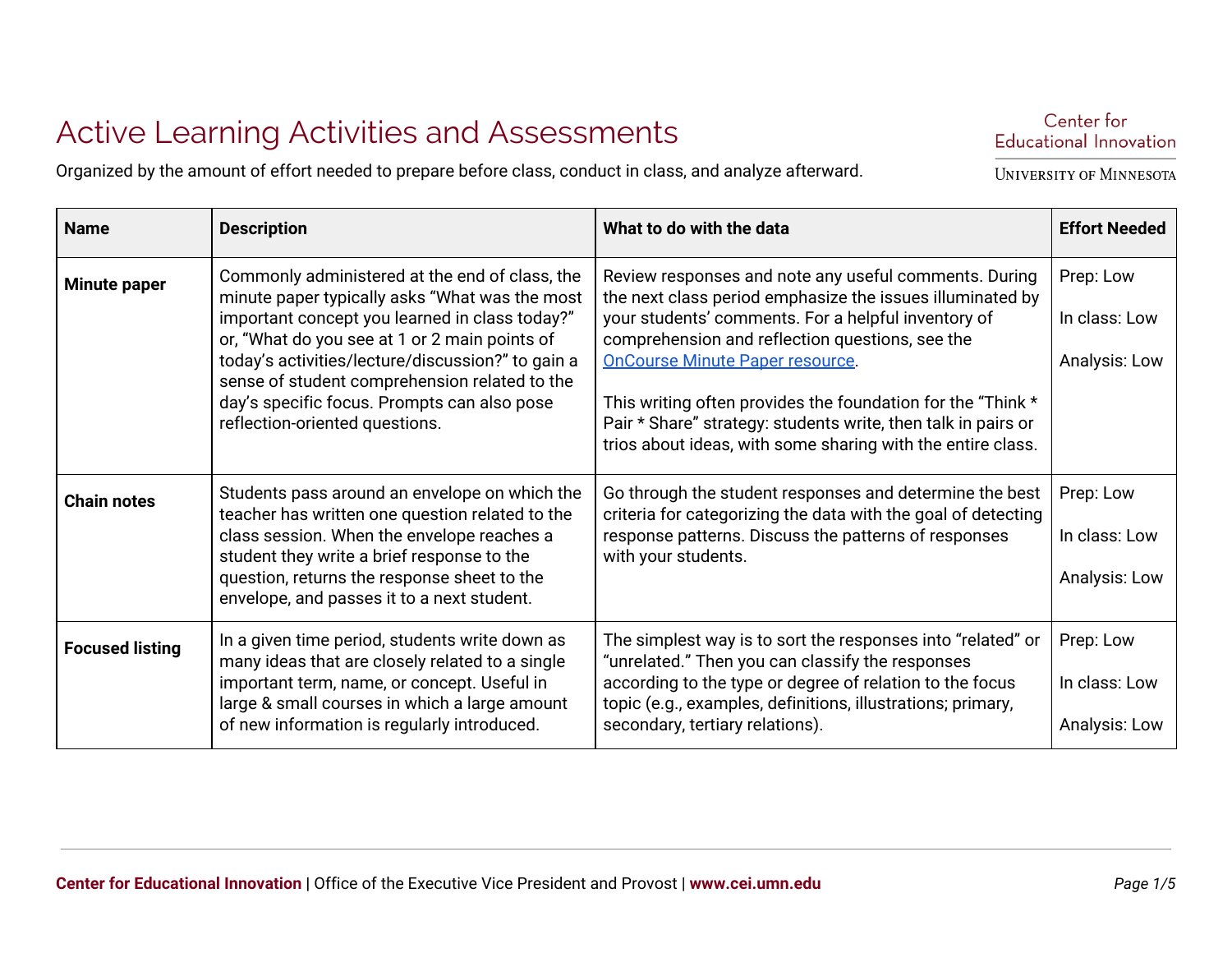| <b>Name</b>                     | <b>Description</b>                                                                                                                                                                                                                                | What to do with the data                                                                                                                                                                                                                                                                          | <b>Effort Needed</b>                              |
|---------------------------------|---------------------------------------------------------------------------------------------------------------------------------------------------------------------------------------------------------------------------------------------------|---------------------------------------------------------------------------------------------------------------------------------------------------------------------------------------------------------------------------------------------------------------------------------------------------|---------------------------------------------------|
| <b>Application cards</b>        | After teaching about an important theory,<br>principle, or procedure, ask students to write<br>down at least one context-specified application<br>for what they have just learned.                                                                | Quickly read once through the application and categorize<br>them according to their quality. Pick out a broad range of<br>examples and present them to the class.                                                                                                                                 | Prep: Low<br>In class: Low<br>Analysis:<br>Medium |
| <b>Approximate</b><br>analogies | To find out whether students understand the<br>relationship between two concepts, the<br>complete the second half of an analogy $-$ A is to<br>B as X is to $Y -$ for which their instructor has<br>supplied the first half (A is to B).          | Quickly sort the responses into three piles, "good,"<br>"poor/wrong," and "in doubt." Go over the "in doubt" pile<br>several times to exhaust it. Select examples from each<br>group to bring to the class and discuss what makes the<br>analogy a good/poor choice.                              | Prep: Low<br>In class: Low<br>Analysis:<br>Medium |
| <b>Muddy point</b>              | Ask students to write an informal response to<br>one question: "What was the muddiest point in<br>?" The focus could be a lecture, a<br>discussion, homework, a play, or a film.                                                                  | Quickly read through at least half of the responses,<br>looking for common types of muddy points. Sort them by<br>affinity. Use a principle (number, concepts, skills) to<br>decide which to deal with in class.                                                                                  | Prep: Low<br>In class: Low<br>Analysis: Low       |
| <b>Clear skies</b>              | As with the Muddy Point prompt, ask students<br>to write a response to a single question: "What<br>was the clearest point for you in __? The focus<br>here could be a reading, presentation, in class<br>discussion/activity, or class prep task. | Quickly read through at least half of the responses,<br>looking for a pattern in what students identify as points of<br>understanding/connection related to course<br>materials/concepts. Sort them by affinity to begin<br>determining what to address and/or how to build on these<br>in class. | Prep: Low<br>In class: Low<br>Analysis: Low       |
| <b>Directed</b><br>paraphrasing | Students write a "translation" of something they<br>have just learned for a specified individual,<br>audience, or purpose audience to demonstrate<br>comprehension and engage retrieval.                                                          | Categorize student responses according to<br>characteristics you feel are most important. Analyze<br>those responses both within and across categories,<br>noting ways you could address student needs.                                                                                           | Prep: Low<br>In class: Med<br>Analysis: Med       |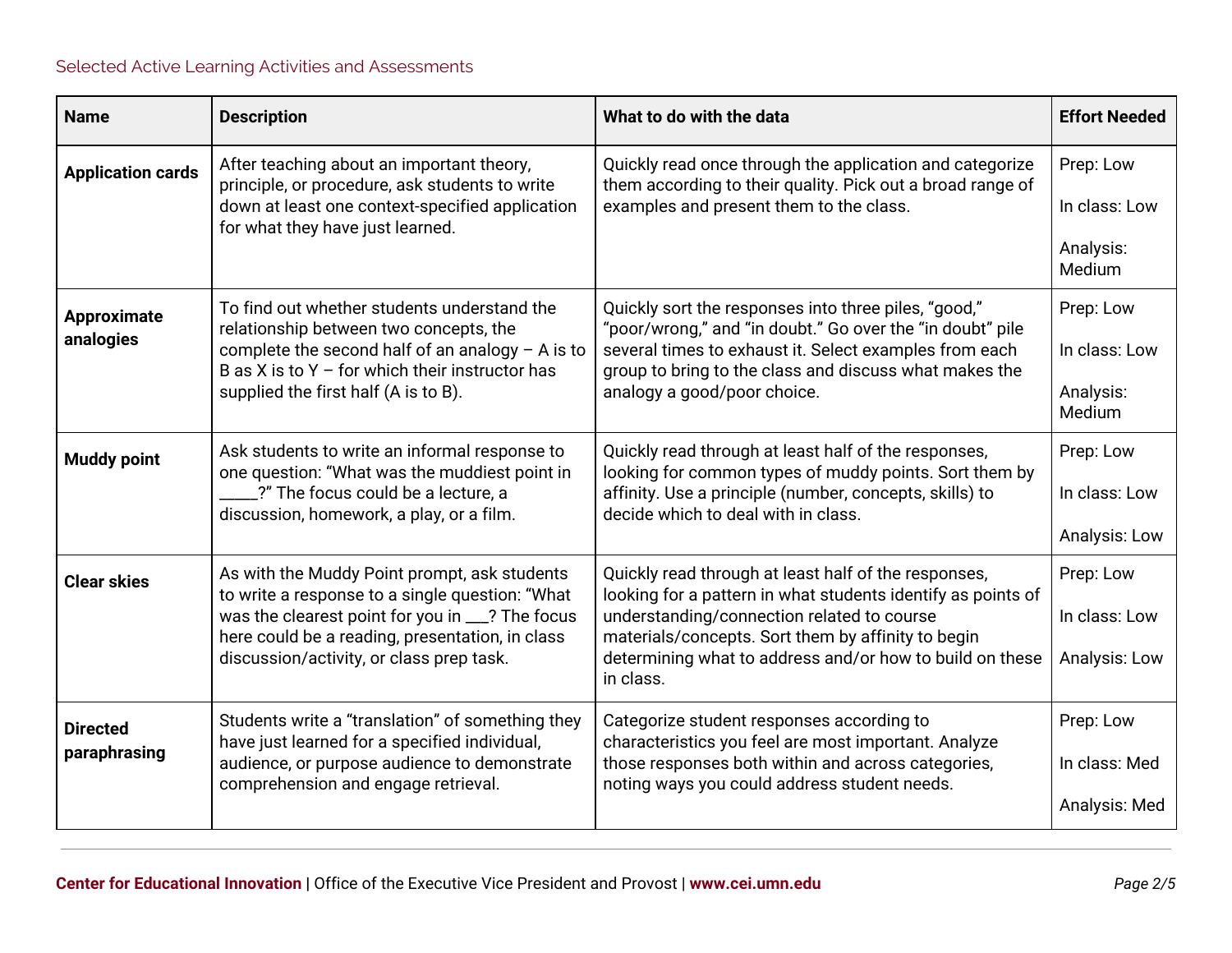| <b>Name</b>                          | <b>Description</b>                                                                                                                                                                                                                                                                                                                                                                       | What to do with the data                                                                                                                                                                                                                                                                                                                                                                                                                                                                             | <b>Effort Needed</b>                                    |
|--------------------------------------|------------------------------------------------------------------------------------------------------------------------------------------------------------------------------------------------------------------------------------------------------------------------------------------------------------------------------------------------------------------------------------------|------------------------------------------------------------------------------------------------------------------------------------------------------------------------------------------------------------------------------------------------------------------------------------------------------------------------------------------------------------------------------------------------------------------------------------------------------------------------------------------------------|---------------------------------------------------------|
| $3 - 2 - 1$<br>response              | As preparation for class: Students<br>read/annotate assigned readings, review in<br>order to respond to the following:<br>3 things learned - ideas, issues, insights.<br>2 examples of how to apply the ideas,<br>issues, insights to case challenge.<br>1 unresolved "something," which you can<br>express as a question, name as an area of<br>confusion, or point to as a difficulty. | In small discussion groups, individuals can draw on what<br>they've written to set out the group's multiple and/or<br>shared perspectives, and then collaborate to create a<br>3-2-1 that can be shared with the entire class for follow up<br>discussion. Teachers might collect each group-generated<br>3-2-1 response to review and draw on as the basis for<br>follow up full group discussion. Evaluate the individual<br>and/or group writings to assess students' critical reading<br>acumen. | Prep: Low<br>In class:<br>Medium<br>Analysis:<br>Medium |
| <b>One-sentence</b><br>summary       | Students summarize knowledge of a topic by<br>constructing a single sentence that answers the<br>questions, "Who does what to whom, when,<br>where, how, and why?" The purpose is for<br>students to define features of an idea.                                                                                                                                                         | Evaluate the quality of each summary quickly and<br>holistically. Note whether students have identified the<br>essential concepts of the class topic and their<br>interrelationships. Share observations with your students.                                                                                                                                                                                                                                                                         | Prep: Low<br>In class:<br>Medium<br>Analysis:<br>Medium |
| <b>Background</b><br>knowledge probe | Before introducing an important new concept,<br>subject, or topic, students respond to questions<br>that will probe their existing knowledge of that<br>concept, subject or topic.                                                                                                                                                                                                       | Classify responses into groups (e.g.,<br>prepared/non-prepared; no knowledge/erroneous<br>knowledge/OK knowledge). Use the information to revise<br>your plans for teaching this topic.                                                                                                                                                                                                                                                                                                              | Prep: Medium<br>In class: Low<br>Analysis:<br>Medium    |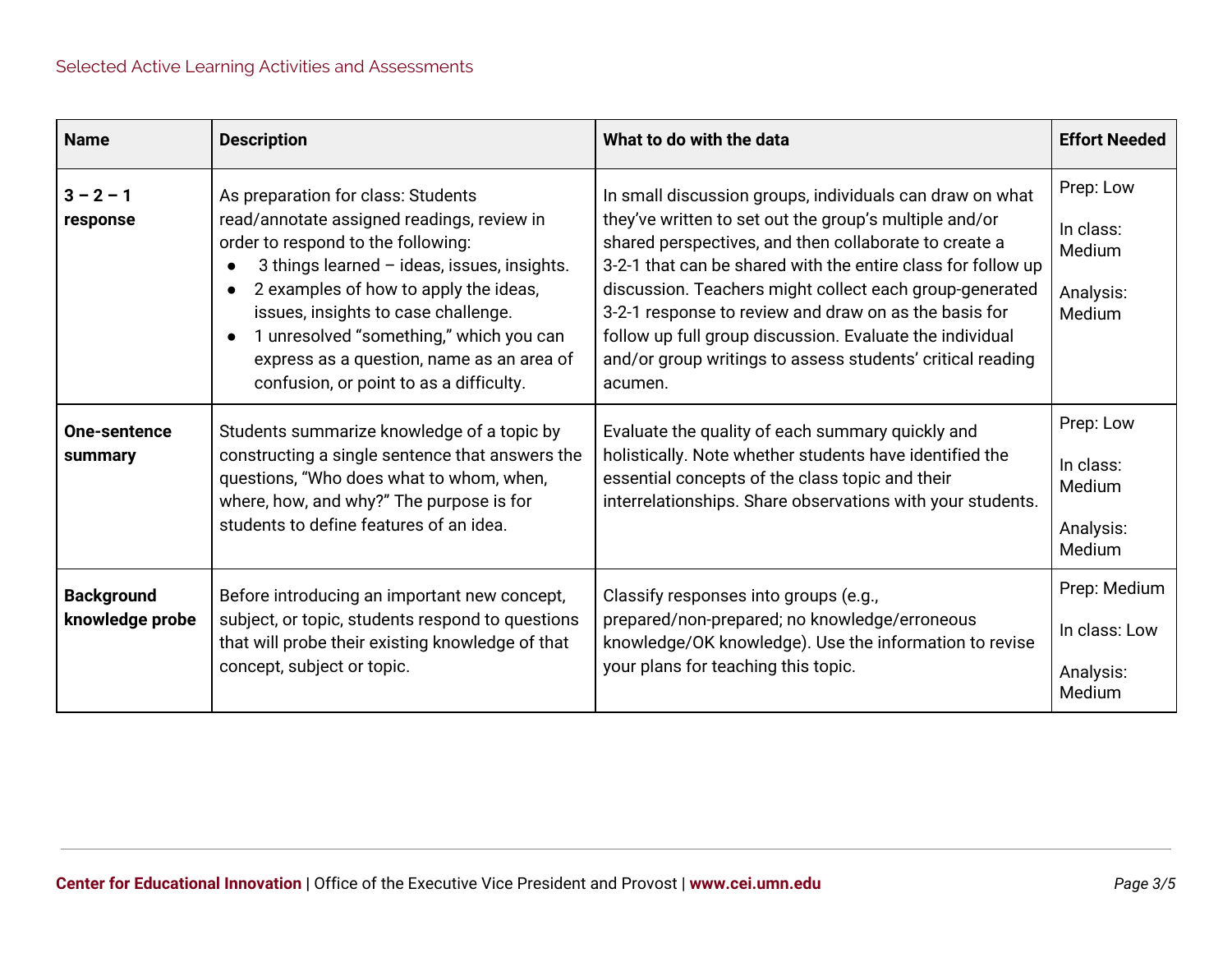| Goal ranking/<br>matching                     | Used in the first week of class; students list the<br>learning goals they hope to achieve through the<br>course and rank the relative importance of those<br>goals.                                                                                                                                                                           | Look for patterns in students' goals and categorize them<br>accordingly. Contrast the list and rankings with your own<br>ranked goals. Report back indicating how and why you<br>will include (or not) the goals mentioned by the students.                | Prep: Medium<br>In class: Low<br>Analysis:<br>Low/ Medium  |
|-----------------------------------------------|-----------------------------------------------------------------------------------------------------------------------------------------------------------------------------------------------------------------------------------------------------------------------------------------------------------------------------------------------|------------------------------------------------------------------------------------------------------------------------------------------------------------------------------------------------------------------------------------------------------------|------------------------------------------------------------|
| <b>Name</b>                                   | <b>Description</b>                                                                                                                                                                                                                                                                                                                            | What to do with the data                                                                                                                                                                                                                                   | <b>Effort Needed</b>                                       |
| <b>Misconception</b><br>check                 | Students respond to a questionnaire that elicits<br>information about ideas and beliefs that may<br>hinder or block further learning.                                                                                                                                                                                                         | Organize the information to answer these questions:<br>What misperceptions or preconceptions do students have<br>that may interfere with learning? How many students<br>have them? How deeply embedded are these?                                          | Prep: Medium<br>In class: Low<br>Analysis:<br>Medium       |
| <b>Memory matrix</b>                          | Students fill in cells of a two-dimensional<br>diagram for which the instructor has provided<br>labels. For example, in a music course labels<br>might consist of periods (Baroque, Classical) by<br>countries (Germany, France); students enter<br>composers in cells to demonstrate their ability<br>to remember and classify key concepts. | Tally the numbers of correct and incorrect responses in<br>each cell. Analyze differences both between and among<br>the cells. Look for patterns among the incorrect<br>responses and try to determine what the cause might be.                            | Prep: Medium<br>In class:<br>Medium<br>Analysis:<br>Medium |
| <b>Student</b><br>generated test<br>questions | Ask students to write test questions and model<br>answers for specified topics. This will engage<br>students in evaluating course topics, reflecting<br>on what they understand, and in learning to<br>develop good questions.                                                                                                                | Make a rough tally of the questions your students<br>propose and the topics that they cover. Evaluate the<br>questions and use the good ones as prompts for<br>discussion. You may also want to revise the questions<br>and use them on the upcoming exam. | Prep: Medium<br>In class: High<br>Analysis: High           |